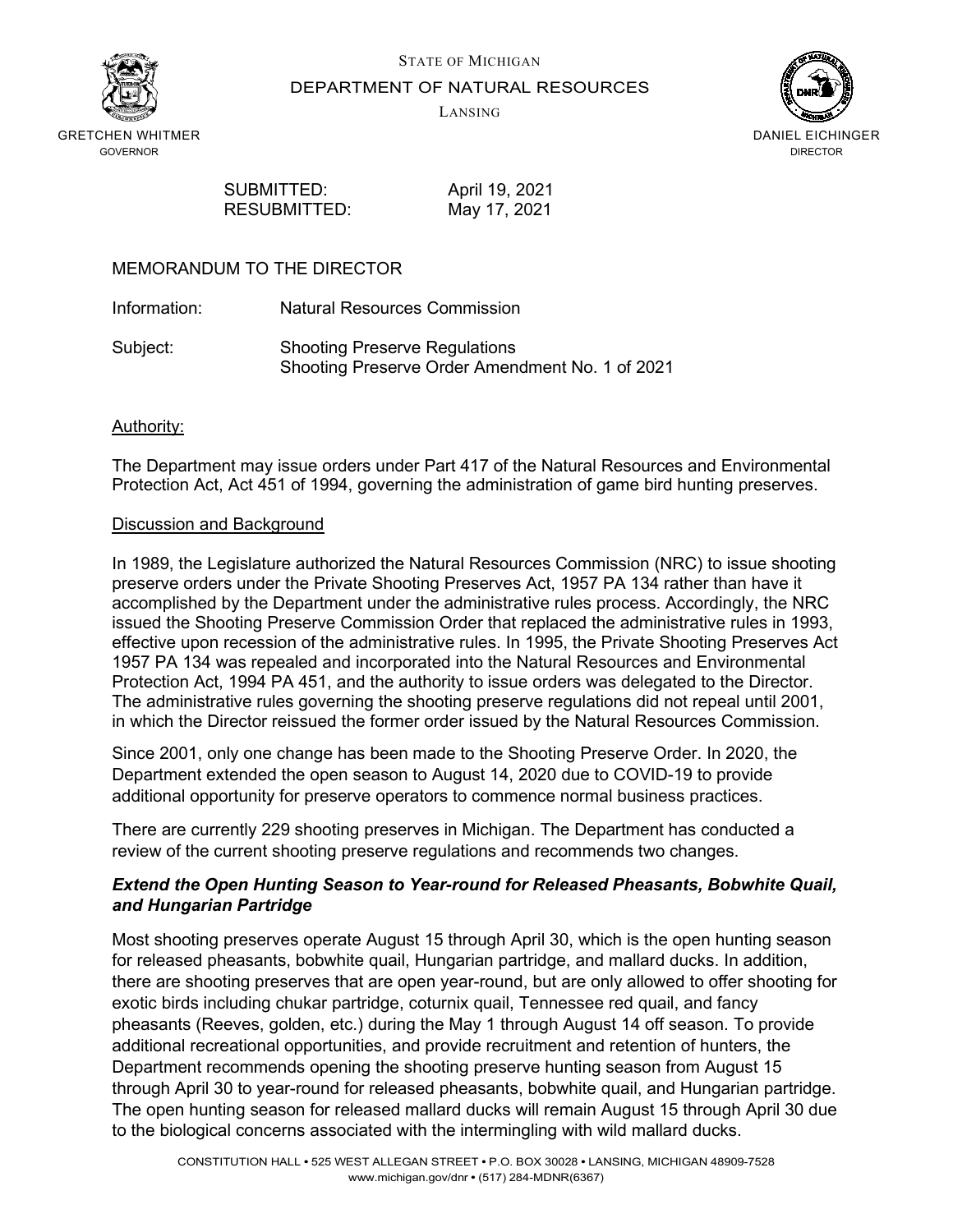Shooting Preserve Regulations Shooting Preserve Order Amendment No. 1 of 2021 Page 2 May 17, 2021

# *Issues Pros and Cons*

Shooting preserves provide hunters and recreationalists an opportunity to practice game bird hunting before, during, and after the open game bird seasons. Shooting preserve users often include beginner hunters who want to learn how to hunt game birds, casual hunters who do not own a dog but want to enjoy the hunting experience, clients who take their customers for entertainment purposes, and dog owners or trainers. Extending the season to year-round for hunting released pheasants, bobwhite quail, and Hungarian partridge will provide an additional three and a half months of opportunities for those hunters or recreationalists who want to hunt, entertain, or dog train on released game birds.

The shooting preserve season has been in place for many years. Hunters or recreationalists who use shooting preserves during the off-season may find areas more crowded if the season is open year-round.

# *Other States*

The Department researched other states open seasons for shooting preserves. The results are the following:

- Indiana: The open hunting season for released game birds including pheasants, quail, chukar partridges, and mallard ducks on shooting preserves is September 1 through April 30.
- Illinois: The open hunting season for released game birds on Class A Game Breeding and Hunting Preserve Areas is September 1 through April 15. The open hunting season for released game birds on Class B Game Breeding and Hunting Preserve Areas is year-round. Released game birds include pheasants, bobwhite quail, Hungarian partridges, chucker partridges, coturnix, wild turkeys, and mallard ducks.
- Ohio: The open hunting season for released pheasants, bobwhite quail, black ducks, mallard ducks, chukar partridges is year-round.
- Minnesota: The open hunting season for released game birds on private shooting preserves is September 15 until December 31. The open hunting season for released game birds on commercial shooting preserves is year-round. Unprotected birds, pheasant, and bobwhite quail may be released on private shooting preserves and pheasant, bobwhite quail, turkey, mallard duck, and black duck, may be released on commercial shooting preserves.
- Wisconsin: The open hunting season for released game birds on Class A bird hunting preserves is year-round. The open hunting season for released game birds on Class B bird hunting preserves is year-round, however pheasant restrictions apply. The hunting season for captive mallard ducks on a hunting preserve is the same as the waterfowl season.

# *Biological*

Studies show that there is an increased risk of genetic introgression, hybridization, and disease transmission when captive mallard ducks on shooting preserves are released in a free-flying condition and allowed to intermingle with wild ducks. The proposed recommendation of extending the hunting season year-round does not apply to captive mallard ducks because of the biological concerns. Currently, 13 of the 229 shooting preserves allow the release of captive mallard ducks.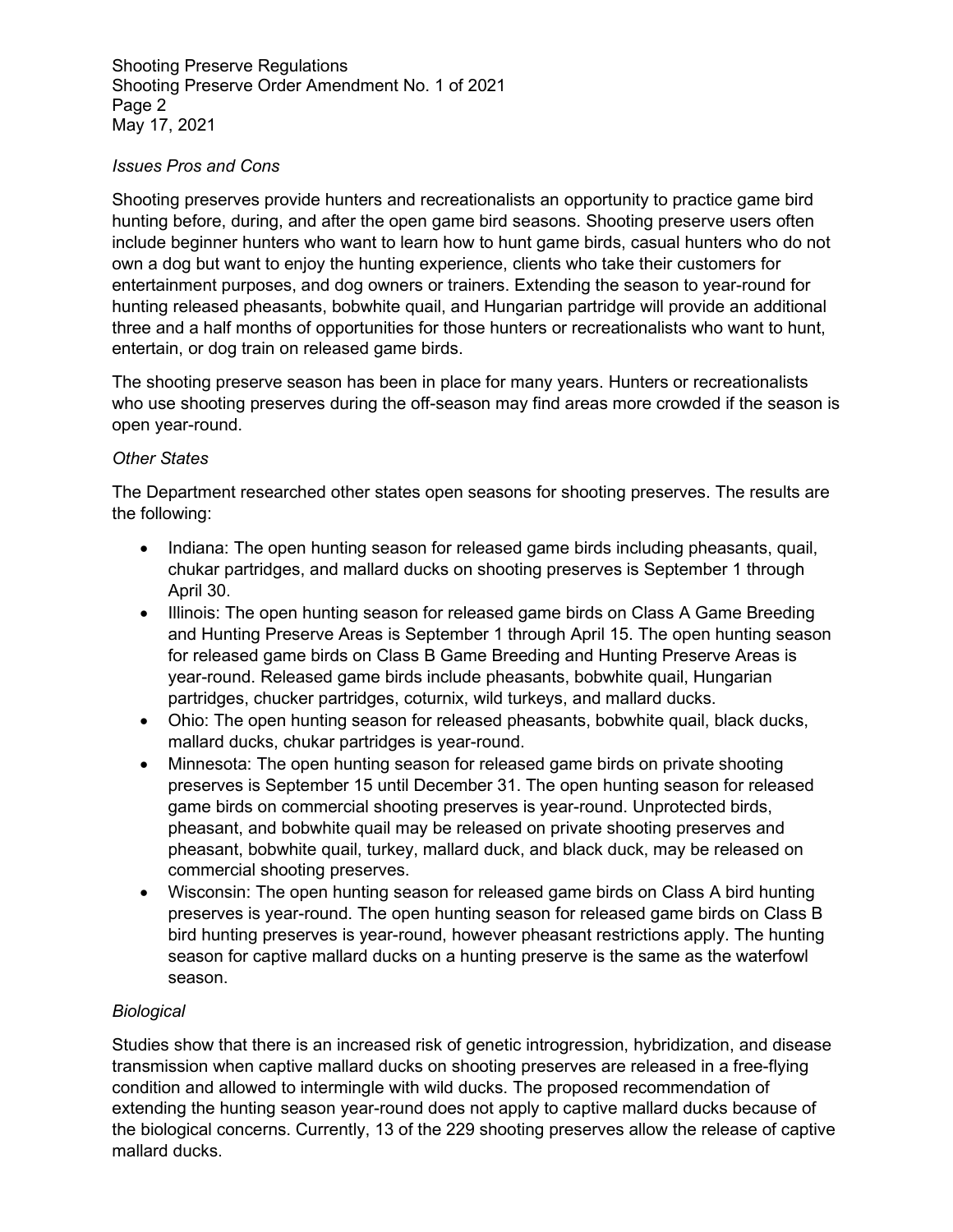Shooting Preserve Regulations Shooting Preserve Order Amendment No. 1 of 2021 Page 3 May 17, 2021

The Department does not expect a biological impact to wild upland game birds because of the low survival rates due to predators and starvation.

# *Social*

The Michigan Bird and Game Breeders Association supports this proposed recommendation.

#### *Economic*

Extending opportunities at shooting preserves may provide economic benefits by increasing recreation and hunting-related expenditures. It may also provide more business to the shooting preserves.

# *Remove the Acreage Limit Per County*

Current shooting preserve regulations limit the total area of all licensed shooting preserves in a county to no more than one percent of the total land area of that county. To provide additional recreational opportunities, the Department recommends removing this regulation.

#### *Issues Pros and Cons*

This regulation has been in place since the 1950's, when shooting preserves were first regulated in the state of Michigan. There was a limited amount of shooting preserves in Michigan (35) because wild game birds were relatively abundant on both public and private lands. The shooting preserves offered an opportunity for those hunters who were willing to pay annual membership dues for a private hunting experience, and hunters who did not want to pay were able to enjoy game bird hunting around the state. Since then, there has been a decline of wild game bird numbers due to agriculture practices, land use, and regional climate. Areas such as the Southern Lower Peninsula (SLP) once contained some of the best upland game bird habitat in the state but has experienced extensive human development and loss of grasslands. Now, hunters (especially in the SLP) are challenged with finding good hunting areas that do not require traveling a far distance. Removing the one percent cap on the total area of shooting preserves in a county will allow the Department to approve additional requests for shooting preserves, providing more accessible recreational opportunities for hunters.

Current shooting preserves may feel additional pressure if more shooting preserves are licensed and exceed the one percent acreage limit per county.

#### *Other States*

The Department researched other states to see if there was an acreage limit per county. The results are the following:

- Illinois: There is no acreage limit per county.
- Ohio: There is no acreage limit per county.
- Indiana: There is no acreage limit per county.
- Minnesota: There is no acreage limit per county for private or commercial shooting preserves. However, private shooting preserves are only allowed in certain counties.
- Wisconsin: There is no acreage limit per county.

# *Biological*

The Department does not expect a biological impact.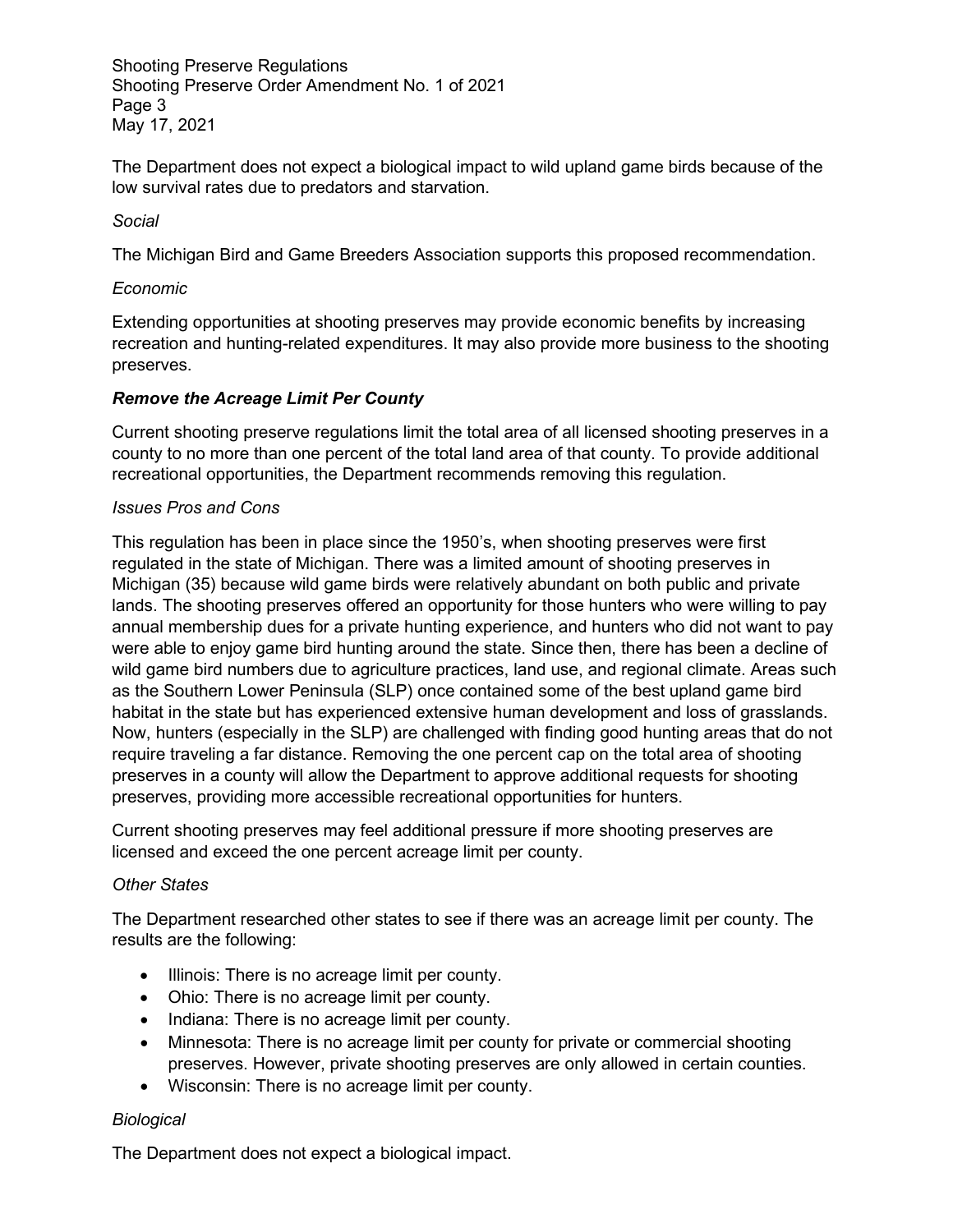Shooting Preserve Regulations Shooting Preserve Order Amendment No. 1 of 2021 Page 4 May 17, 2021

# *Social*

The Michigan Bird and Game Breeders Association supports this proposed recommendation.

# *Economic*

Additional shooting preserves may provide economic benefits by increasing recreation and hunting-related expenditures. It may also provide more business to the shooting preserves.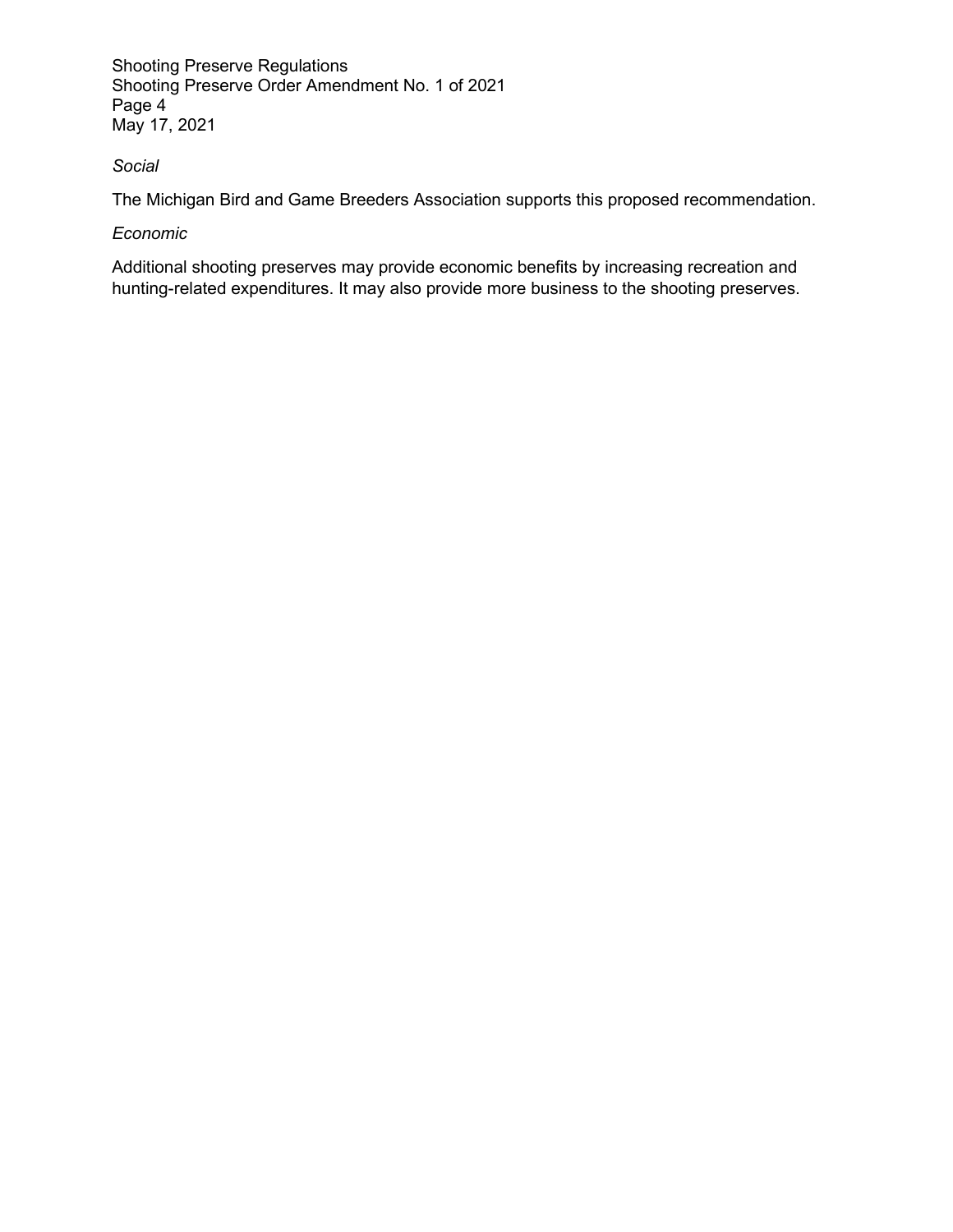Shooting Preserve Regulations Shooting Preserve Order Amendment No. 1 of 2021 Page 5 May 17, 2021

Relevant Divisions have contributed to the preparation of this order. This order was submitted for information on May 13, 2021, at the Natural Resources Commission meeting. This item appeared on the Department's April calendar and may be eligible for approval on June 10, 2021.

Dugitatt

Jared Duquette, Chief Gary Hagler, Chief Gary Hagler, Chief Gary Hagler, Chief Gary Hagler, Chief Gary Hagler, Chief Gary Hagler, Chief Gary Hagler, Chief Gary Hagler, Chief Gary Hagler, Chief Gary Hagler, Chief Gary Hagle

Jeff Stampfly, Chief **Ronald A. Olson, Chief** Ronald A. Olson, Chief

James Dexter, Chief Shannon Lott

Law Enforcement Division

Forest Resources Division **Parks** and Recreation Division

ran

Fisheries Division **Natural Resources Deputy** Natural Resources Deputy

I have analyzed and discussed these recommendations with staff and concur as to matters over with the Director has authority.

Daniel Eichinger, Director Date Date